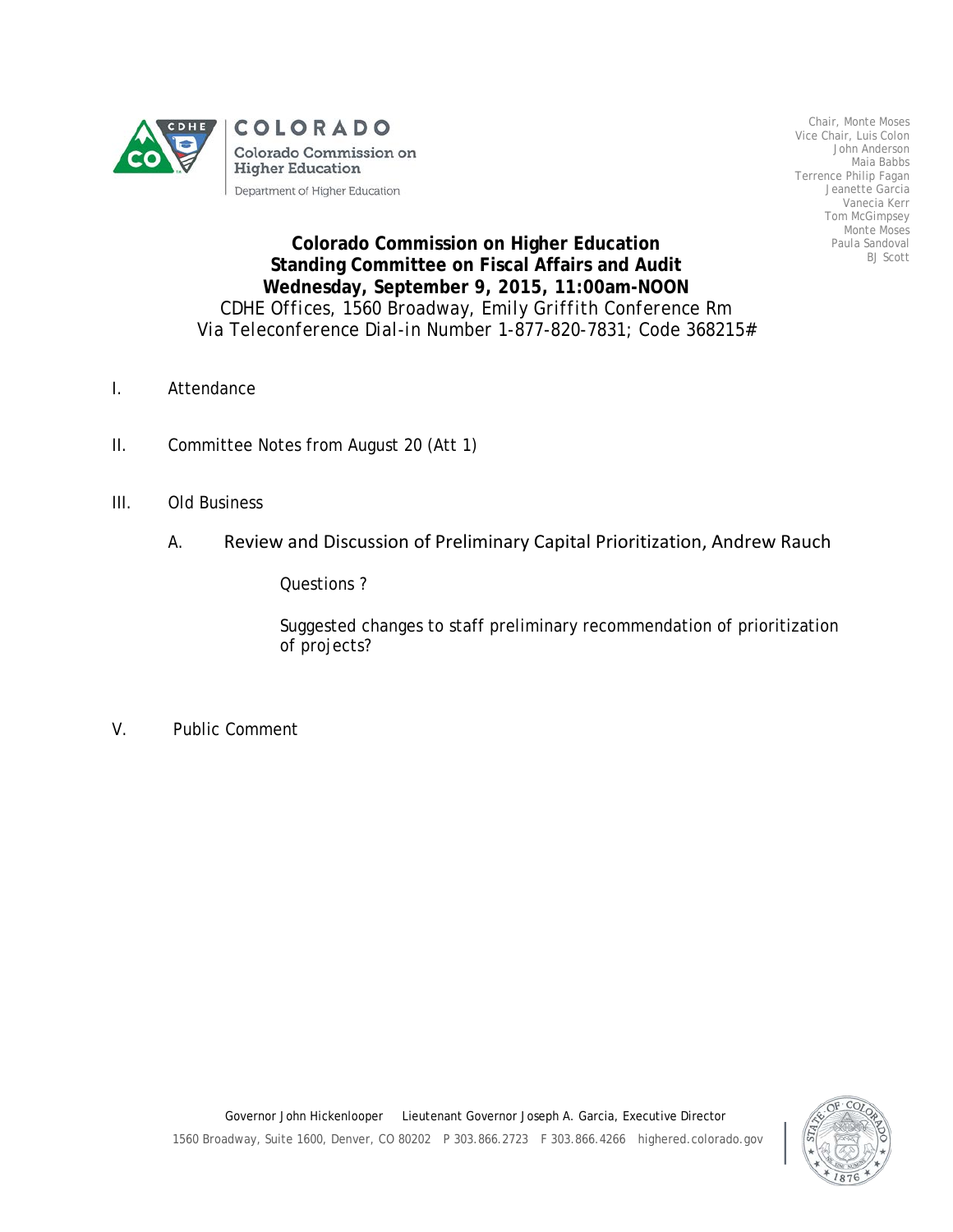Colorado Commission on Higher Education

Standing Committee on Fiscal Affairs and Audit Committee Meeting

## Notes 8/20/15

I. Attendance

Commissioners: Scott (Chair), Colon, Sandoval Others: Alexis Senger (OSPB), Amanda Bickel (JBC), Todd Saliman (CU), Rich Schweigert (CSU), Bell Policy Center, DHE staff

- II. Old Business
	- A. CCHE review of Hospital Provider Fee to Enterprise Fund currently draft CCHE resolution is out for review.
		- a. Transmittal memo to governing boards will include background and rationale for CCHE support
		- b. Commissioner Scott noted that she was invited to a Regional Business Alliance meeting in CO Springs where she was able to provide information about the Hospital Provider Fee conversion to Enterprise Fund and raise support for the measure.
	- B. Review Preliminary Conceptual Graphic to Illustrate Tuition Policy Options (Working Draft)
		- a. Todd Haggerty presented the model as a conceptual framework and walked attendees through the decision tree noting that simplicity, flexibility, predictability and accountability are key.
		- b. Commissioners Colon and Sandoval voiced their support and stressed the importance of simplicity.
		- c. Diane clarified that each leaf of the decision tree contains a myriad of options to be decided upon at a later time but this graphic is meant to be a starting point and teaching tool to those less familiar higher education funding and the role of tuition policy.
		- d. Colon agrees and stresses the need for more detail while maintaining simplicity.
		- e. Next steps
			- i. Flesh out each branch/leaf
			- ii. Add notes from retreat
			- iii. As well as other text to accompany decision tree
			- iv. Commissioner Sandoval agreed that the above additions were necessary as the current graphic is not wholly intuitive and needing background info.
	- C. State Budget Request Calendar Cycle
		- a. Tonya Covarrubias explained that DHE staff is working with OSPB on the state budget request the preliminary requests were in and would be finalized in September
		- b. The three increases sought are to cover:
			- i. Increase for Institutions of Higher Education and student financial aid in accordance with statute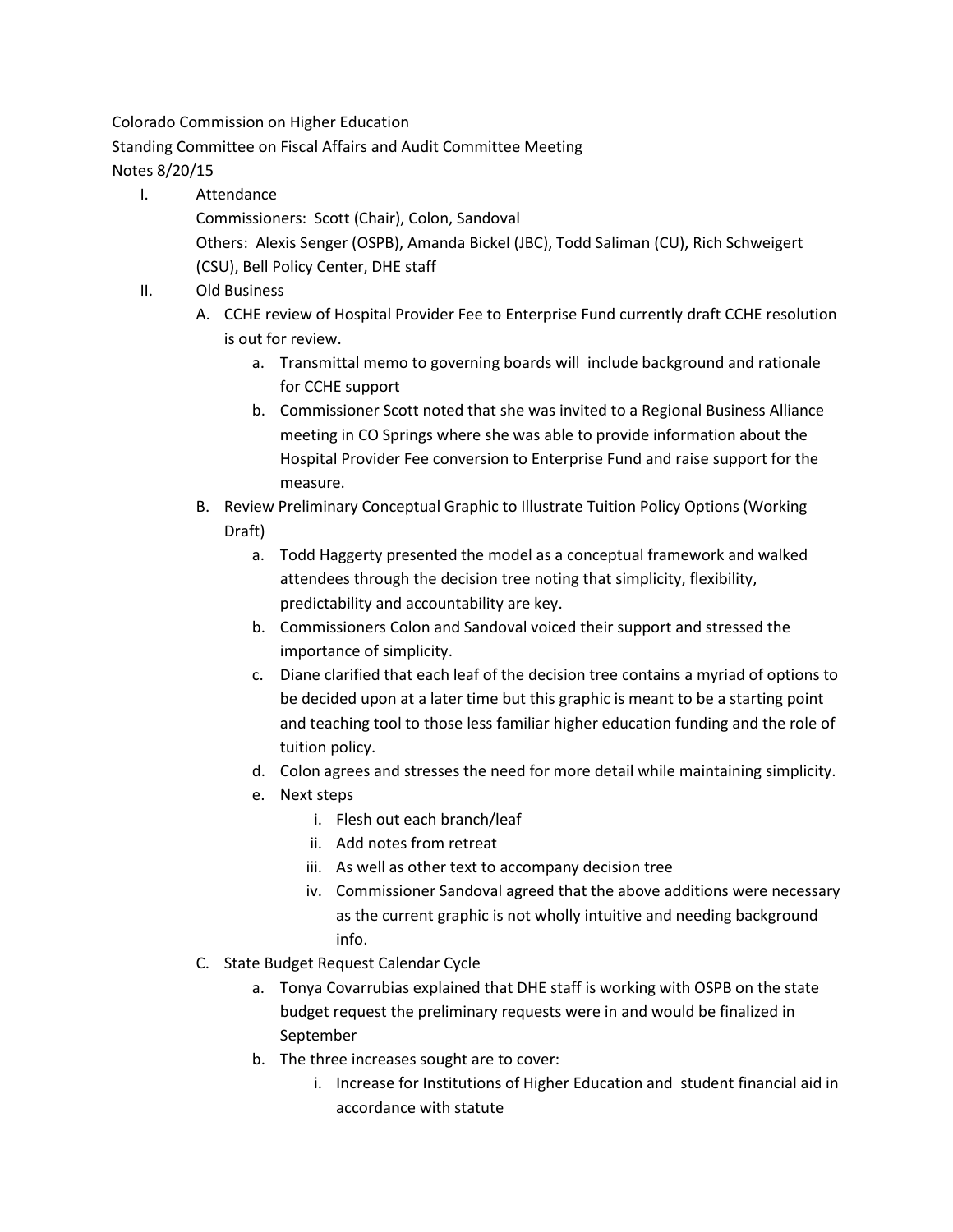- ii. Ft. Lewis Native American tuition waiver
- iii. WICHE Fee increase modest amount
- D. Progress on the Funding Allocation Model 2.0 was discussed and Todd updated the group as to refinements, recommendations and RFI responses thatare being discussed to date. The team continues to strengthen and refine the model while maintaining a simple, transparent and predictable methodology.
	- a. An update t can be expected in the September3 meeting agenda packet.
		- i. September deadline important to avoid an overbooked October meeting
- III. New Business
	- A. Two-Year Cash Funded Program List Amendments
		- a. CSU- Fort Collins
			- i. Andrew explained that the \$5.3 million bicycle and pedestrian underpass was funded using intercept bonds which would be paid back using parking revenue. This project is nuanced in that the money for it came from lower than expected interest rates and bids from previous projects.
	- B. Pikes Peak Community College
		- a. Statutorily, institutions have 15% leeway when projects are approved for possible overages, but once the 15% cap is hit, they must resubmit for reapproval. The Aspen Building Student Services Center on the Centennial camps was approved in 2013-2014 but due to construction cost inflation and bad original estimates given as to the cost of the project, revised estimates are submitted and an increase in funding is necessary in order to maintain the original size and design of the building.
			- i. Commissioners Colon and Sandoval expressed dismay at the spiraling cost.
	- C. Update on the capital budget process
		- a. Binders have been submitted to OSPB and Capital Development Committee
		- b. Andrew is in the process of creating a commission priority list to be discussed at the the September  $9<sup>th</sup>$  FAA meeting
			- i. Typically, governing boards will then call the Committee to explain projects
			- ii. The September  $21^{st}$  FAA meeting will include a final list for the Committee to make a recommendation to the CCHE. The FAA recommended list sent out and voted on a the Oct. 29<sup>th</sup> CCHEmeeting
		- c. Commissioner Scott asked Andrew to send a detailed capital construction priority list process timeline with notes
		- d. She also followed up from a timing issue last year to ensure that Committee members receive the prioritized list before it is made public and discussed at the FAA meeting.